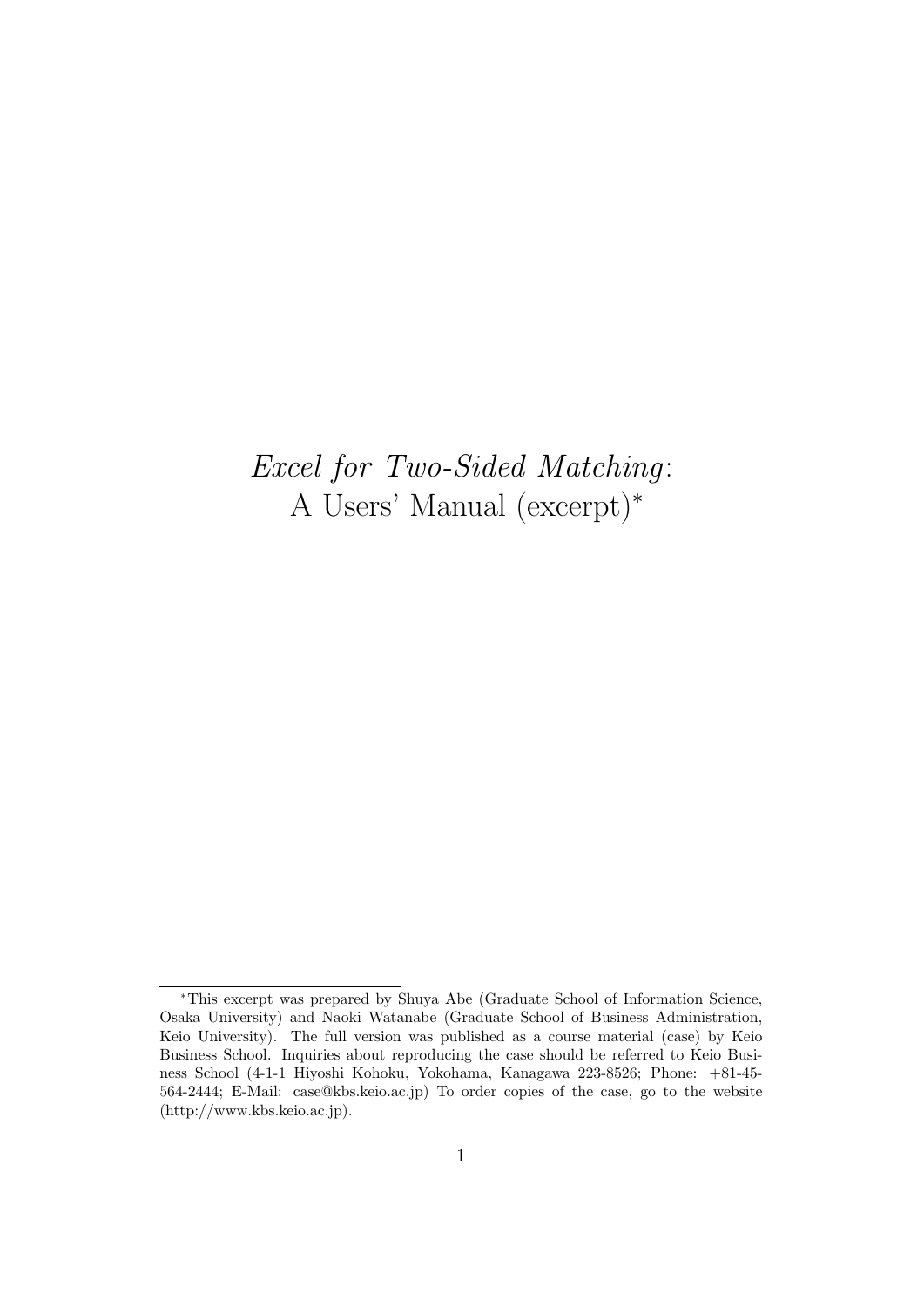# **Contents**

|  | 1 Introduction                                 | 3              |
|--|------------------------------------------------|----------------|
|  | 1.1 Recommended Operating Environment 3        |                |
|  |                                                | - 3            |
|  | 2 Using <i>Excel for Two-Sided Matching</i>    | 4              |
|  |                                                | $\overline{4}$ |
|  |                                                |                |
|  | 3 Troubleshooting                              | 13             |
|  |                                                |                |
|  |                                                |                |
|  | 3.3 No Error Message but Incorrect Matching 14 |                |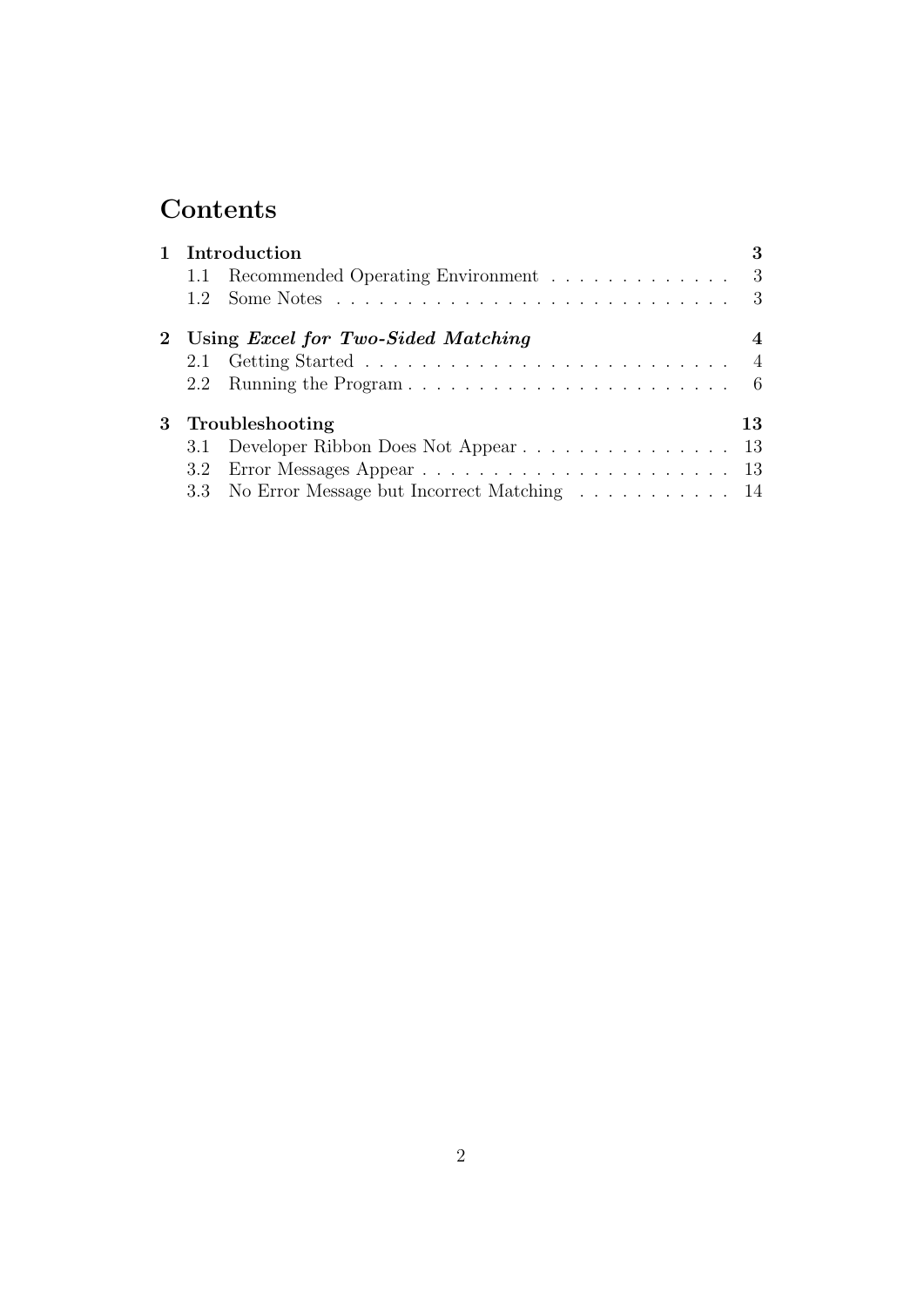## **1 Introduction**

#### **1.1 Recommended Operating Environment**

This is a users' manual for *Excel for Two-Sided Matching* to solve two-sided matching problems with a computer. As of December 2017, *Excel for Two-Sided Matching* version 3.2 (sample3\_v2.xlsm) is available from the following URL.

http://labs.kbs.keio.ac.jp/naoki50lab/sample3\_v2.xlsm

The screen-shots in this manual were taken in the environment shown in Table 1.

| OS.        | Windows 10 Enterprise                              |
|------------|----------------------------------------------------|
| Excel      | Microsoft Office 2016 Excel                        |
| <b>CPU</b> | Intel(R) Core(TM) $i7-3770K$ CPU @ 3.50GHz 3.90GHz |
| Memory     | 8 GB                                               |
| Disk       | 1 TR                                               |

Table 1: Environment of screen-shots

*Excel for Two-Sided Matching* runs on computers that can use Excel VBA (Visual Basic for Applications). The recommended environment is listed in Table 2.

Table 2: Recommended environment

| OS.         | Windows $7$ –, Mac OS X 10.8–                         |
|-------------|-------------------------------------------------------|
| Excel       | Microsoft Office 2013-, Microsoft Office for Mac 2016 |
| <b>CPU</b>  | no requirement if Excel works                         |
| Memory      | at least 2GB                                          |
| <b>Disk</b> | no in particular                                      |

#### **1.2 Some Notes**

(1) *Excel for Two-Sided Matching* consists of 5 Excel sheets (man, group, conf, result, analyze) and 1 VBA program. If assistance is needed for reading and writing VBA codes, refer to an appropriate textbook.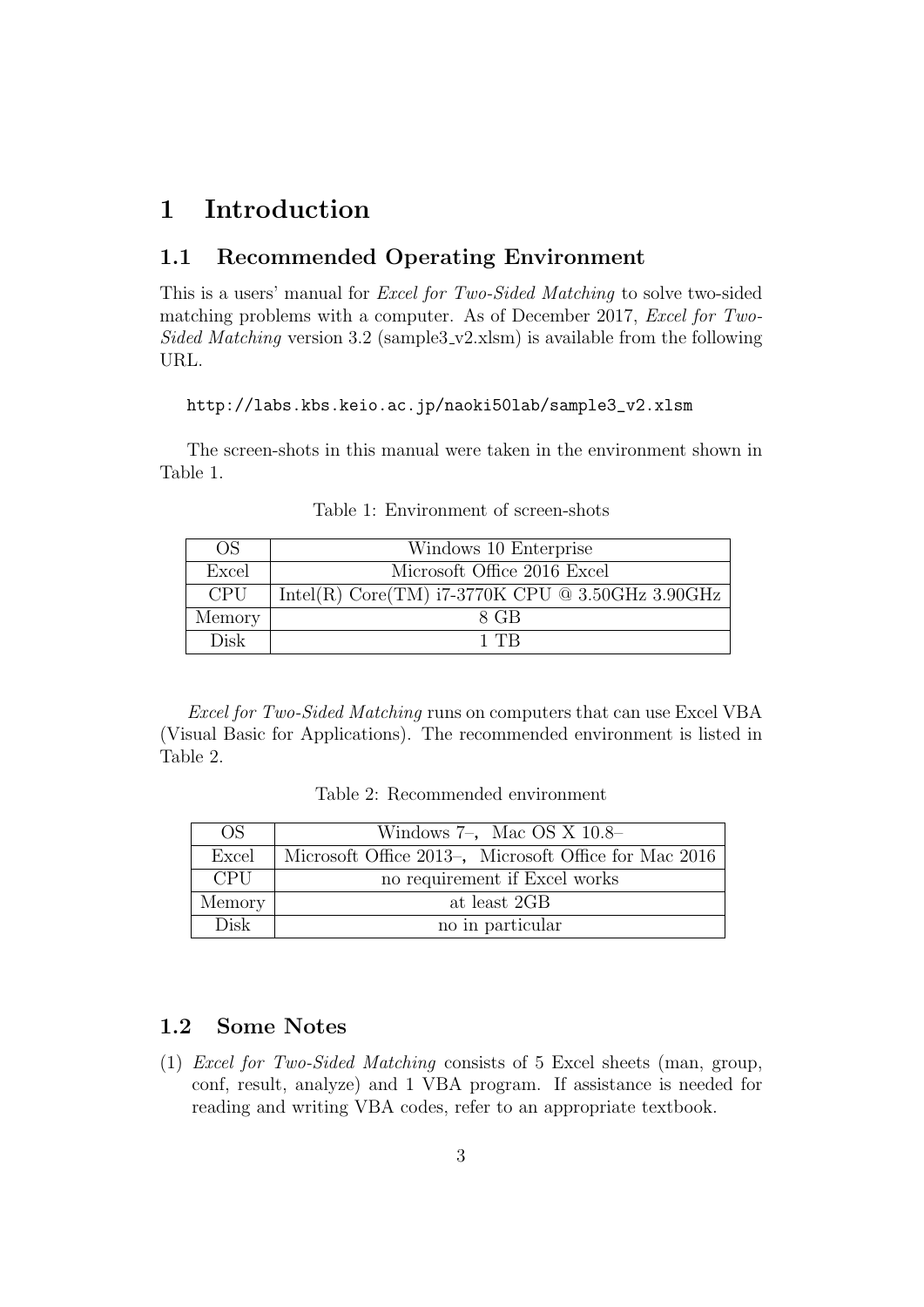- (2) Two-sided matching is an assignment problem. Matching workers and divisions in a company is an example, and the following information is used.
	- (a) Workers and divisions in a company: each worker has a preference over the divisions to which he or she is to be assigned, and each division conducts evaluations of the workers. The preferences and evaluations are represented by ranking without ties.
	- (b) Quota: the maximal number of workers that can be accepted by each division, i.e., capacity.
- (3) Users need to input numerical values in **Arabic numerals (not doublebyte characters) without multiple numbers and without missing values** for initial settings, workers' preferences, divisions' evaluations, and quotas of each division.
- (4) *Excel for Two-Sided Matching* uses a program written in Visual Basic. Thus, unlike editing a regular Excel sheet, users cannot restore states by pressing the "backspace" key or pressing the "Z" key while holding down the "Ctrl" key. It is possible to return the Excel file to the intended state before editing by closing the Excel file without saving the current state.
- (5) The computation results are overwritten each time the program is run. Thus, users need to make a copy of the computation results in another file, when they wish to accumulate and save those results.

### **2 Using** *Excel for Two-Sided Matching*

#### **2.1 Getting Started**

Initially, set the numbers of workers and divisions in the VBA window. See Fig.1. By default, the number of workers is set as 20 and the number of divisions is set as 5.

- 1. Click on the **Visual Basic** button on the **Developer** ribbon.
- 2. Find **VBAProject (sample3 v2.xlsm)** by **Project** explorer.
- 3. Open **Module 1** in the **Standard Module** that is under **VBAProject (sample3 v2.xlsm)**.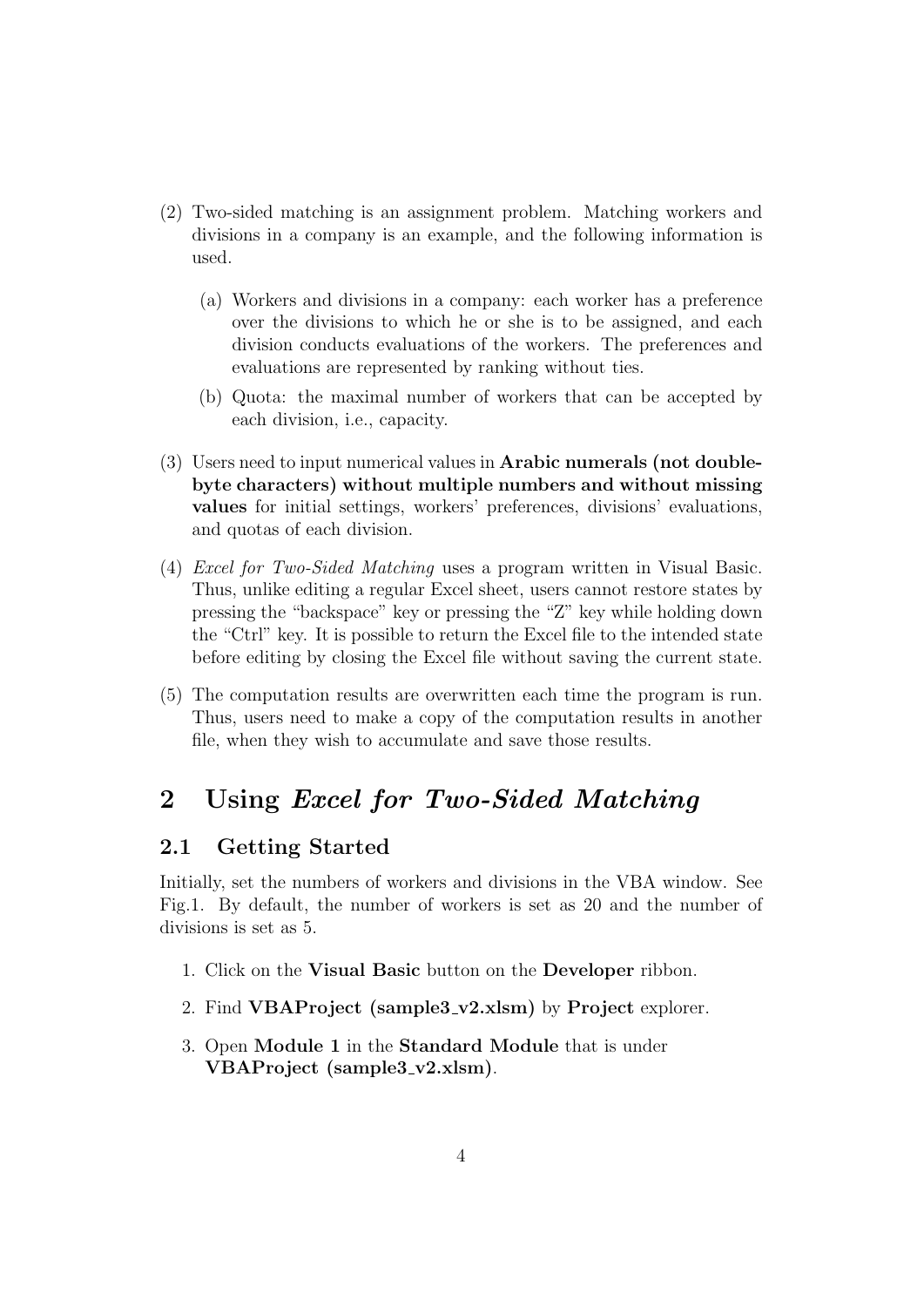

Figure 1: Visual Basic window

- 4. Change the numbers in Const num man to set the number of workers, and change the numbers in Const num group to set the numbers of divisions. These are the first two lines in **Module 1**.
- 5. Save to the same file and close the Visual Basic window.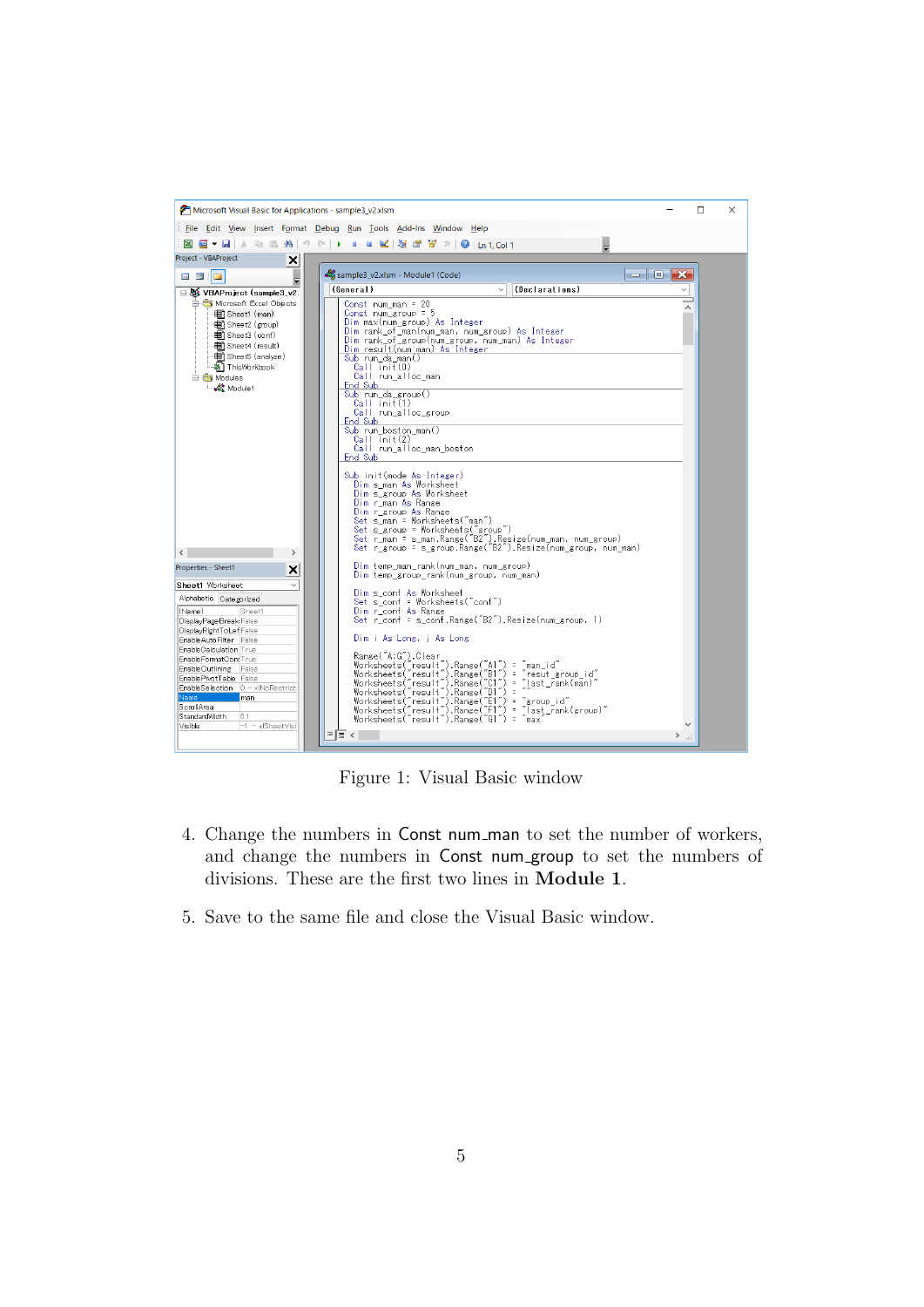#### **2.2 Running the Program**

- 1. Complete the initial setting for the numbers of workers and divisions in the Visual Basic window.
- 2. Input numerical data on workers' preferences, divisions' evaluation, and quotas in the (1) man sheet, (2) group sheet, and (3) conf sheet, respectively.
- 3. Open the (4) result sheet.
- 4. Choose one button out of three in the result sheet.
	- Click on the da (man) button for computing a matching with the worker-proposing DA algorithm.
	- Click on the da (group) button for computing a matching with the division-proposing DA algorithm.
	- Click on the boston (man) button for computing a matching with the worker-proposing DA algorithm.
- 5. View computation results in the result sheet.
- 6. Click on the eval button for examining efficiency of a matching shown in the result sheet.
- 7. Open the (5) analyze sheet and view the examination result in the analyze sheet.

#### **(1) man sheet**

Input workers' preferences over divisions in Arabic numerals. See Fig.2, where 20 workers all report their preferences over 5 divisions.

- **Rows in column A (man\_id):** Input worker IDs in ascending order with**out multiple numbers and without missing values**.
- **Rows in column B and thereafter (g\_rank):** Each row is used for a worker. Input the division ID worker *i* prefers at the *j*th rank in the cell corresponding to row (man id)  $i$  and column (g\_rank)  $j$ . (In Fig.2, the second-best division (g\_rank2) for a worker with  $ID=5$  (man\_id=5) is a division with ID=4.) The value put in cell 6C is thus 4.
- randomize **button:** Use this button to generate the workers' preferences randomly.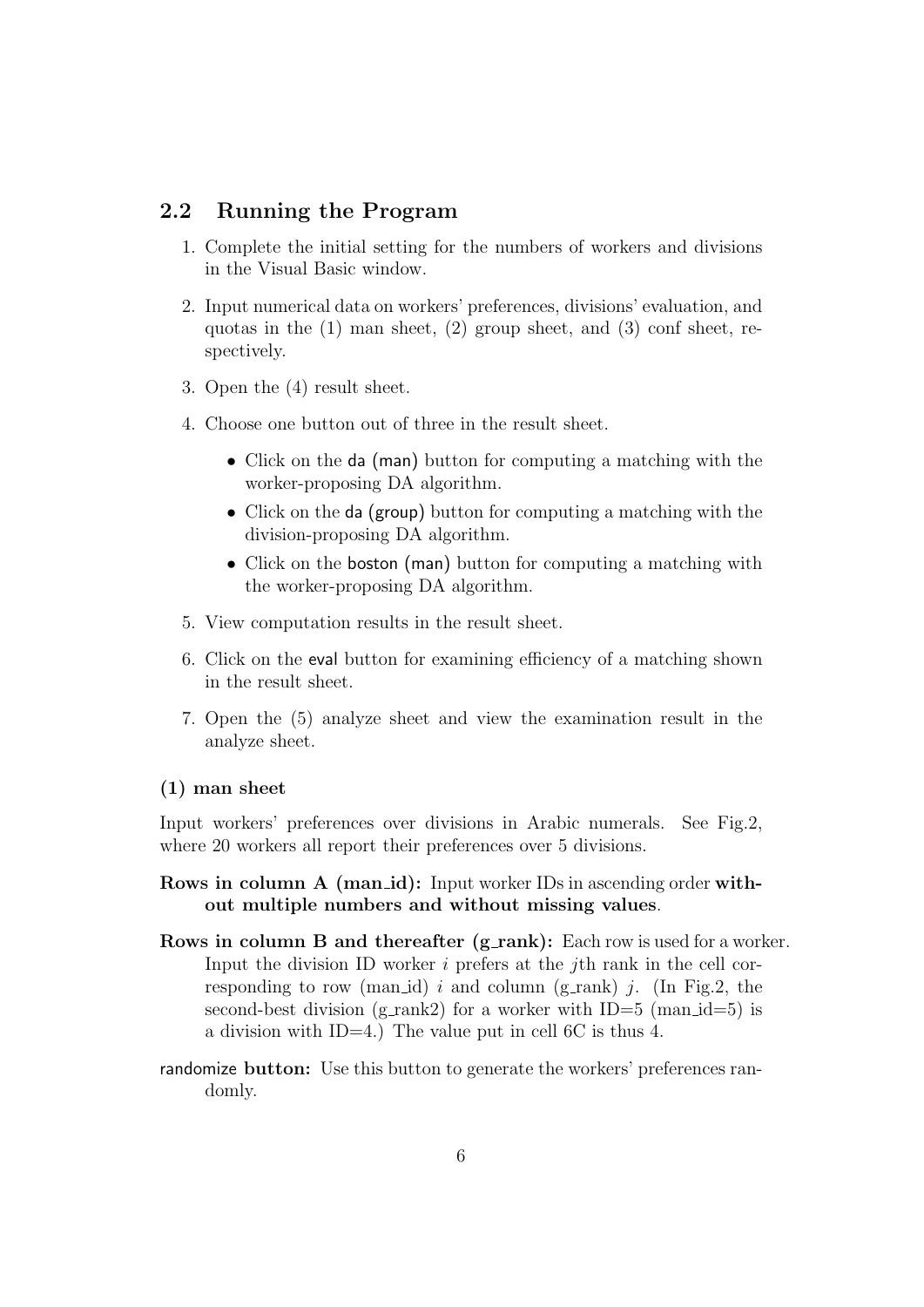|                       | $\Box$ big $\Lambda$ .<br>sample3_v2.xlsm - Excel<br>Home Insert Page Layout Formulas Data Review View Developer Q Tell me what you want to do |                |                         |                                               |                             |                |  |  |                                                                                                                                                                                                                                                                                                                                           |  |  |          |         |  |                                                                                                                                                                                       | $\mathbf{E}$ |                              | $\sigma$ |                       |
|-----------------------|------------------------------------------------------------------------------------------------------------------------------------------------|----------------|-------------------------|-----------------------------------------------|-----------------------------|----------------|--|--|-------------------------------------------------------------------------------------------------------------------------------------------------------------------------------------------------------------------------------------------------------------------------------------------------------------------------------------------|--|--|----------|---------|--|---------------------------------------------------------------------------------------------------------------------------------------------------------------------------------------|--------------|------------------------------|----------|-----------------------|
| File                  |                                                                                                                                                |                |                         |                                               |                             |                |  |  |                                                                                                                                                                                                                                                                                                                                           |  |  |          |         |  |                                                                                                                                                                                       |              |                              |          | 阿部修也 A Share          |
|                       |                                                                                                                                                |                |                         |                                               |                             |                |  |  | $\sum_{i=1}^{\infty} \frac{X_i}{U_i}$ Out $\sum_{i=1}^{\infty} \frac{1}{U_i}$ $\sum_{i=1}^{\infty} \frac{1}{V_i}$ $\sum_{i=1}^{\infty} \frac{X_i}{V_i}$ $\sum_{i=1}^{\infty} \frac{1}{V_i}$ $\sum_{i=1}^{\infty} \frac{1}{V_i}$ $\sum_{i=1}^{\infty} \frac{1}{V_i}$ $\sum_{i=1}^{\infty} \frac{1}{V_i}$                                   |  |  | Normal   | Bad     |  | $\frac{1}{2}$ $\frac{1}{2}$ $\frac{1}{2}$ $\frac{1}{2}$ $\frac{1}{2}$ $\frac{1}{2}$ $\frac{1}{2}$ $\frac{1}{2}$ $\frac{1}{2}$ $\frac{1}{2}$ $\frac{1}{2}$ $\frac{1}{2}$ $\frac{1}{2}$ |              |                              |          |                       |
|                       | Paste<br>V Format Painter                                                                                                                      |                |                         |                                               |                             |                |  |  | <b>B</b> $I \perp \perp \Box$ $\cdot \Box$ $\Box$ $\wedge$ $\Delta$ $\cdot \parallel \frac{2k}{A} \cdot \parallel$ $\equiv \equiv \equiv \frac{1}{2}$ $\equiv \Box$ Merge & Center $\cdot \parallel \frac{1}{2} \cdot \%$ $\rightarrow \parallel \frac{1}{2} \parallel \frac{1}{2} \parallel$ Conditional Formating $\cdot$ Table $\cdot$ |  |  |          | Neutral |  |                                                                                                                                                                                       |              | Sort & Find &                |          |                       |
|                       |                                                                                                                                                |                |                         |                                               |                             |                |  |  | Clipboard G - Font G - Alignment G - Number G                                                                                                                                                                                                                                                                                             |  |  | Styles   |         |  | and the contract of the contract of the contract of the contract of the contract of the contract of the contract of                                                                   |              | Filter * Select *<br>Editing |          |                       |
|                       |                                                                                                                                                |                |                         |                                               |                             |                |  |  |                                                                                                                                                                                                                                                                                                                                           |  |  |          |         |  |                                                                                                                                                                                       |              |                              |          |                       |
|                       | A                                                                                                                                              | B              |                         |                                               |                             |                |  |  |                                                                                                                                                                                                                                                                                                                                           |  |  |          |         |  | N<br>0                                                                                                                                                                                | P.           | $\circ$                      | R        | $S \triangleq$        |
|                       | man_id  g_rank1  g_rank2  g_rank3  g_rank4  g_rank5                                                                                            |                |                         |                                               |                             |                |  |  |                                                                                                                                                                                                                                                                                                                                           |  |  |          |         |  |                                                                                                                                                                                       |              |                              |          |                       |
| $\overline{2}$        |                                                                                                                                                | $\overline{4}$ | $\overline{2}$          | 3                                             |                             |                |  |  |                                                                                                                                                                                                                                                                                                                                           |  |  |          |         |  |                                                                                                                                                                                       |              |                              |          |                       |
| 3                     | $\overline{a}$                                                                                                                                 | $\mathbf{3}$   | $\mathbf{1}$            | $\overline{2}$                                |                             |                |  |  |                                                                                                                                                                                                                                                                                                                                           |  |  |          |         |  |                                                                                                                                                                                       |              |                              |          |                       |
|                       | 3                                                                                                                                              | $\overline{3}$ | $\overline{2}$          |                                               |                             |                |  |  | randomize                                                                                                                                                                                                                                                                                                                                 |  |  |          |         |  |                                                                                                                                                                                       |              |                              |          |                       |
| 5                     |                                                                                                                                                | 5              | $\overline{2}$          | $\mathbf{1}$                                  | $\overline{3}$              |                |  |  |                                                                                                                                                                                                                                                                                                                                           |  |  |          |         |  |                                                                                                                                                                                       |              |                              |          |                       |
|                       | 5                                                                                                                                              | $\overline{5}$ | $\overline{4}$          | $\overline{3}$                                | $\overline{2}$              |                |  |  |                                                                                                                                                                                                                                                                                                                                           |  |  |          |         |  |                                                                                                                                                                                       |              |                              |          |                       |
|                       | 6                                                                                                                                              | $\mathbf{1}$   | $\overline{\mathbf{3}}$ | $\overline{4}$                                | 5                           | $\overline{2}$ |  |  |                                                                                                                                                                                                                                                                                                                                           |  |  |          |         |  |                                                                                                                                                                                       |              |                              |          |                       |
| 8                     |                                                                                                                                                | $\mathbf{1}$   | $\overline{4}$          | $\overline{2}$                                | $\overline{3}$              | 5              |  |  |                                                                                                                                                                                                                                                                                                                                           |  |  |          |         |  |                                                                                                                                                                                       |              |                              |          |                       |
|                       | 8                                                                                                                                              | $\overline{2}$ | 3                       | $\mathbf{1}$                                  | 4                           | 5              |  |  |                                                                                                                                                                                                                                                                                                                                           |  |  |          |         |  |                                                                                                                                                                                       |              |                              |          |                       |
| 10                    | 9                                                                                                                                              | 5 <sup>1</sup> | $\overline{4}$          | 3                                             | $\overline{2}$              |                |  |  |                                                                                                                                                                                                                                                                                                                                           |  |  |          |         |  |                                                                                                                                                                                       |              |                              |          |                       |
| 11                    | 10                                                                                                                                             | $\overline{5}$ | $\overline{4}$          | 3                                             | $\overline{2}$              | 1              |  |  |                                                                                                                                                                                                                                                                                                                                           |  |  |          |         |  |                                                                                                                                                                                       |              |                              |          |                       |
| 12                    | 11                                                                                                                                             | $\overline{4}$ | 5 <sup>1</sup>          | $\mathbf{1}$                                  | $\overline{2}$              | 3              |  |  |                                                                                                                                                                                                                                                                                                                                           |  |  |          |         |  |                                                                                                                                                                                       |              |                              |          |                       |
| 13                    | 12                                                                                                                                             | $\mathbf{1}$   | 5                       | 3                                             |                             | 2              |  |  |                                                                                                                                                                                                                                                                                                                                           |  |  |          |         |  |                                                                                                                                                                                       |              |                              |          |                       |
| 14                    | 13                                                                                                                                             | 5              | $\overline{\mathbf{3}}$ |                                               | $\overline{a}$              |                |  |  |                                                                                                                                                                                                                                                                                                                                           |  |  |          |         |  |                                                                                                                                                                                       |              |                              |          |                       |
| 15                    | 14                                                                                                                                             | $\mathbf{1}$   | $\overline{2}$          | 3                                             | 5                           |                |  |  |                                                                                                                                                                                                                                                                                                                                           |  |  |          |         |  |                                                                                                                                                                                       |              |                              |          |                       |
| 16                    | 15                                                                                                                                             | $\overline{4}$ | $\overline{2}$          | 5                                             | $\mathbf{1}$                | 3              |  |  |                                                                                                                                                                                                                                                                                                                                           |  |  |          |         |  |                                                                                                                                                                                       |              |                              |          |                       |
| 17                    | 16                                                                                                                                             | $\overline{4}$ | $\overline{3}$          | 5                                             | $\overline{2}$              |                |  |  |                                                                                                                                                                                                                                                                                                                                           |  |  |          |         |  |                                                                                                                                                                                       |              |                              |          |                       |
| 18                    | 17                                                                                                                                             | 5              | $\overline{2}$          | $\mathbf{1}$                                  | 3                           |                |  |  |                                                                                                                                                                                                                                                                                                                                           |  |  |          |         |  |                                                                                                                                                                                       |              |                              |          |                       |
| 19                    | 18                                                                                                                                             | $\overline{4}$ | 5                       | $\overline{3}$                                | $\mathbf{1}$                | $\overline{2}$ |  |  |                                                                                                                                                                                                                                                                                                                                           |  |  |          |         |  |                                                                                                                                                                                       |              |                              |          |                       |
| 20                    | 19                                                                                                                                             |                | 5                       |                                               | $\overline{2}$              | 3              |  |  |                                                                                                                                                                                                                                                                                                                                           |  |  |          |         |  |                                                                                                                                                                                       |              |                              |          |                       |
| 01<br>$\sim$ 4 $-$ 10 | 20 <sup>o</sup>                                                                                                                                |                |                         | $\sim$<br>man group   conf   result   analyze | $\mathbf{a}$<br>$\bigoplus$ | c.             |  |  |                                                                                                                                                                                                                                                                                                                                           |  |  | $\pm$ 31 |         |  |                                                                                                                                                                                       |              |                              |          | $\blacktriangleright$ |
| Ready <sup>87</sup>   |                                                                                                                                                |                |                         |                                               |                             |                |  |  |                                                                                                                                                                                                                                                                                                                                           |  |  |          |         |  |                                                                                                                                                                                       |              | 图 四 --                       |          | $+ 115%$              |

Figure 2: man sheet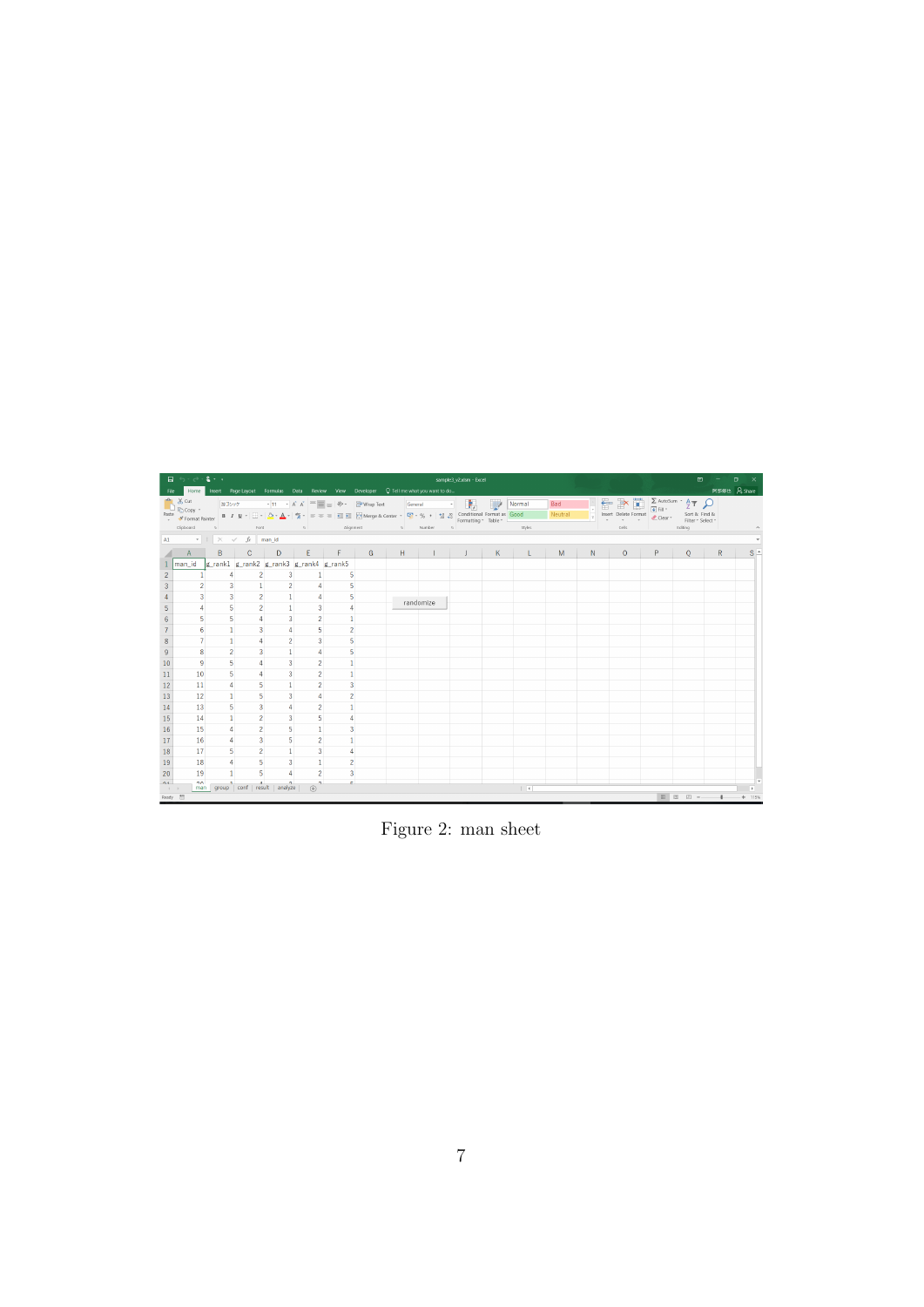#### **(2) group sheet**

Input divisions' evaluations for workers in Arabic numerals. See Fig.3, where 5 divisions report their evaluations for 20 workers (although the 17th ranked worker and thereafter cannot be seen in the screen-shot).

|                                   | $\Box$ big $\triangle$ is<br>sample3_v2.xlsm - Excel<br>Home Insert Page Layout Formulas Data Review View Developer Q Tell me what you want to do |           |                                                     |                |             |                |                                                                                                                                                                                                                                                                                                                                                                                                                                                                                                                                        |                 |    |                         |                                    |             |         |                |                      | $\mathbf{E}$                      | $\blacksquare$                                                                                                                                                                 |              |          |  |
|-----------------------------------|---------------------------------------------------------------------------------------------------------------------------------------------------|-----------|-----------------------------------------------------|----------------|-------------|----------------|----------------------------------------------------------------------------------------------------------------------------------------------------------------------------------------------------------------------------------------------------------------------------------------------------------------------------------------------------------------------------------------------------------------------------------------------------------------------------------------------------------------------------------------|-----------------|----|-------------------------|------------------------------------|-------------|---------|----------------|----------------------|-----------------------------------|--------------------------------------------------------------------------------------------------------------------------------------------------------------------------------|--------------|----------|--|
| File                              |                                                                                                                                                   |           |                                                     |                |             |                |                                                                                                                                                                                                                                                                                                                                                                                                                                                                                                                                        |                 |    |                         |                                    |             |         |                |                      |                                   |                                                                                                                                                                                | 阿部修也 A Share |          |  |
|                                   | A Cut<br>B B Copy -                                                                                                                               |           |                                                     |                |             |                | $\text{B12y27} \quad \bullet \quad  11 \quad \bullet \quad \text{A} \quad \text{A}^{\dagger} = \text{B} \quad \text{B200} \quad \text{b300} \quad \text{C400} \quad \bullet \quad \text{C500} \quad \bullet \quad \text{C600} \quad \bullet \quad \bullet \quad \text{C600} \quad \bullet \quad \bullet \quad \text{C600} \quad \bullet \quad \bullet \quad \text{C600} \quad \bullet \quad \bullet \quad \text{C600} \quad \bullet \quad \bullet \quad \text{C600} \quad \bullet \quad \bullet \quad \text{C600} \quad \bullet \quad$ |                 |    |                         | $\overline{\phantom{a}}$<br>Normal |             | Bad     |                | 春季草                  |                                   | $\sum_{\text{max}}$ AutoSum $\rightarrow$ $\frac{A}{Z}$ $\uparrow$ $\downarrow$                                                                                                |              |          |  |
| Paste                             | Format Painter                                                                                                                                    |           |                                                     |                |             |                | <b>B</b> $I \underline{u} \cdot  \pm \cdot $ $\bigcirc$ $\cdot$ $\underline{A} \cdot  \frac{4s}{A} \cdot \equiv \equiv \equiv  \pm $ $\underline{\equiv}$ $\underline{\equiv}$ $\text{where}$ & Center $\cdot$ $\underline{C}$ $\rightarrow$ % $\rightarrow  \frac{63}{50}  \frac{49}{50} $ Conditional Formatias $\boxed{\text{Good}}$                                                                                                                                                                                                |                 |    |                         |                                    |             | Neutral |                | Insert Delete Format | $\sqrt{4}$ Fill $\sim$<br>Clear * | Sort & Find &                                                                                                                                                                  |              |          |  |
|                                   | Clipboard                                                                                                                                         |           |                                                     |                |             |                |                                                                                                                                                                                                                                                                                                                                                                                                                                                                                                                                        |                 |    |                         | Styles                             |             |         |                | Cells                |                                   | Filter * Select *<br>Editing                                                                                                                                                   |              |          |  |
| A1                                |                                                                                                                                                   |           | $\cdot$ $\mid$ $\times$ $\checkmark$ $f_x$ group id |                |             |                |                                                                                                                                                                                                                                                                                                                                                                                                                                                                                                                                        |                 |    |                         |                                    |             |         |                |                      |                                   |                                                                                                                                                                                |              |          |  |
|                                   |                                                                                                                                                   | B         | $\mathbf{C}$                                        |                |             |                |                                                                                                                                                                                                                                                                                                                                                                                                                                                                                                                                        |                 |    |                         |                                    |             |         |                |                      |                                   | DEFGHIJKLMNOPQR                                                                                                                                                                |              |          |  |
|                                   |                                                                                                                                                   |           |                                                     |                |             |                |                                                                                                                                                                                                                                                                                                                                                                                                                                                                                                                                        |                 |    |                         |                                    |             |         |                |                      |                                   | group_id  m_rank1  m_rank2  m_rank3  m_rank4  m_rank5  m_rank6  m_rank7  m_rank8  m_rank10  m_rank11  m_rank12  m_rank13  m_rank13  m_rank13  m_rank15  m_rank16  m_rank17  m_ |              |          |  |
| $\overline{2}$                    |                                                                                                                                                   | 13        | 14                                                  | 11             | 9           | 19             | $\overline{2}$                                                                                                                                                                                                                                                                                                                                                                                                                                                                                                                         | 20              | 8  | 15                      | 18                                 | 5           | 4       |                | 12                   | $\mathbf{1}$                      | 16                                                                                                                                                                             | 6            |          |  |
| 3                                 | $\overline{a}$                                                                                                                                    | 17        | 12                                                  | 16             | 6           | $\overline{7}$ | 13                                                                                                                                                                                                                                                                                                                                                                                                                                                                                                                                     | $\overline{9}$  | 10 | 5 <sup>1</sup>          | $\overline{4}$                     | 8           | 14      |                | $\overline{2}$       | 15                                | $\mathbf{3}$                                                                                                                                                                   | 11           |          |  |
|                                   | 3                                                                                                                                                 | 14        | $\blacksquare$                                      | 9              | 7           | 20             | 5                                                                                                                                                                                                                                                                                                                                                                                                                                                                                                                                      | 6               | 13 | $\overline{\mathbf{3}}$ | 19                                 | 16          | 8       | $\overline{4}$ | 11                   | 18                                | $\overline{2}$                                                                                                                                                                 | 12           |          |  |
| 5                                 |                                                                                                                                                   | 20        | 11                                                  | 3 <sup>1</sup> | 17          | 13             | 10 <sup>1</sup>                                                                                                                                                                                                                                                                                                                                                                                                                                                                                                                        | 12 <sup>7</sup> | 14 | $\mathbf{8}$            | -5                                 | 15          | 19      | $\mathbf{1}$   | $\overline{7}$       | $\overline{2}$                    | 6                                                                                                                                                                              | 16           |          |  |
|                                   | 5                                                                                                                                                 | 14        | 8                                                   | 11             | 17          | 12             | 13                                                                                                                                                                                                                                                                                                                                                                                                                                                                                                                                     | $\overline{7}$  | 18 | $\overline{2}$          | 15                                 | 3           | 6       | 16             | 20                   | $\mathbf{1}$                      | 10                                                                                                                                                                             | 19           |          |  |
|                                   |                                                                                                                                                   |           |                                                     |                |             |                |                                                                                                                                                                                                                                                                                                                                                                                                                                                                                                                                        |                 |    |                         |                                    |             |         |                |                      |                                   |                                                                                                                                                                                |              |          |  |
| 8                                 |                                                                                                                                                   |           |                                                     |                |             |                |                                                                                                                                                                                                                                                                                                                                                                                                                                                                                                                                        |                 |    |                         |                                    |             |         |                |                      |                                   |                                                                                                                                                                                |              |          |  |
| 9                                 |                                                                                                                                                   |           |                                                     |                |             |                |                                                                                                                                                                                                                                                                                                                                                                                                                                                                                                                                        |                 |    |                         |                                    |             |         |                |                      |                                   |                                                                                                                                                                                |              |          |  |
| 10                                |                                                                                                                                                   |           |                                                     |                |             |                |                                                                                                                                                                                                                                                                                                                                                                                                                                                                                                                                        |                 |    |                         |                                    |             |         |                |                      |                                   |                                                                                                                                                                                |              |          |  |
| 11                                |                                                                                                                                                   |           |                                                     |                |             |                |                                                                                                                                                                                                                                                                                                                                                                                                                                                                                                                                        |                 |    |                         |                                    |             |         |                |                      |                                   |                                                                                                                                                                                |              |          |  |
| 12                                |                                                                                                                                                   |           |                                                     |                |             |                |                                                                                                                                                                                                                                                                                                                                                                                                                                                                                                                                        |                 |    |                         |                                    |             |         |                |                      |                                   |                                                                                                                                                                                |              |          |  |
| 13                                |                                                                                                                                                   |           |                                                     |                |             |                |                                                                                                                                                                                                                                                                                                                                                                                                                                                                                                                                        |                 |    |                         |                                    |             |         |                |                      |                                   |                                                                                                                                                                                |              |          |  |
| 14                                |                                                                                                                                                   |           |                                                     |                |             |                |                                                                                                                                                                                                                                                                                                                                                                                                                                                                                                                                        |                 |    |                         |                                    |             |         |                |                      |                                   |                                                                                                                                                                                |              |          |  |
| 15                                |                                                                                                                                                   | randomize |                                                     |                |             |                |                                                                                                                                                                                                                                                                                                                                                                                                                                                                                                                                        |                 |    |                         |                                    |             |         |                |                      |                                   |                                                                                                                                                                                |              |          |  |
| 16                                |                                                                                                                                                   |           |                                                     |                |             |                |                                                                                                                                                                                                                                                                                                                                                                                                                                                                                                                                        |                 |    |                         |                                    |             |         |                |                      |                                   |                                                                                                                                                                                |              |          |  |
| 17                                |                                                                                                                                                   |           |                                                     |                |             |                |                                                                                                                                                                                                                                                                                                                                                                                                                                                                                                                                        |                 |    |                         |                                    |             |         |                |                      |                                   |                                                                                                                                                                                |              |          |  |
| 18                                |                                                                                                                                                   |           |                                                     |                |             |                |                                                                                                                                                                                                                                                                                                                                                                                                                                                                                                                                        |                 |    |                         |                                    |             |         |                |                      |                                   |                                                                                                                                                                                |              |          |  |
| 19                                |                                                                                                                                                   |           |                                                     |                |             |                |                                                                                                                                                                                                                                                                                                                                                                                                                                                                                                                                        |                 |    |                         |                                    |             |         |                |                      |                                   |                                                                                                                                                                                |              |          |  |
| 20                                |                                                                                                                                                   |           |                                                     |                |             |                |                                                                                                                                                                                                                                                                                                                                                                                                                                                                                                                                        |                 |    |                         |                                    |             |         |                |                      |                                   |                                                                                                                                                                                |              |          |  |
| 01<br>$\rightarrow$ $\rightarrow$ |                                                                                                                                                   |           | man   qroup   conf   result   analyze               |                | $\bigoplus$ |                |                                                                                                                                                                                                                                                                                                                                                                                                                                                                                                                                        |                 |    |                         |                                    | $\pm$ $\pm$ |         |                |                      |                                   |                                                                                                                                                                                |              | ×.       |  |
|                                   | Ready <b>fin</b>                                                                                                                                  |           |                                                     |                |             |                |                                                                                                                                                                                                                                                                                                                                                                                                                                                                                                                                        |                 |    |                         |                                    |             |         |                |                      |                                   | 画 凹 --                                                                                                                                                                         |              | $+ 115%$ |  |



#### **Rows in column A (group\_id):** Input division IDs in ascending order with**out multiple numbers and without missing values**.

- **Rows in column B and thereafter (m\_rank):** Each row is used for a division. Input the worker ID division *i* evaluates at the *j*th rank in the cell corresponding to row (group id)  $i$  and column (man rank)  $j$ . (In Fig.3, the fourth-best worker (man\_rank4) for a division with  $ID=3$ (group  $id=3$ ) is a worker with ID=7.) The value put in cell 4E is thus 7.
- randomize **button:** Use this button to generate the workers' preferences randomly.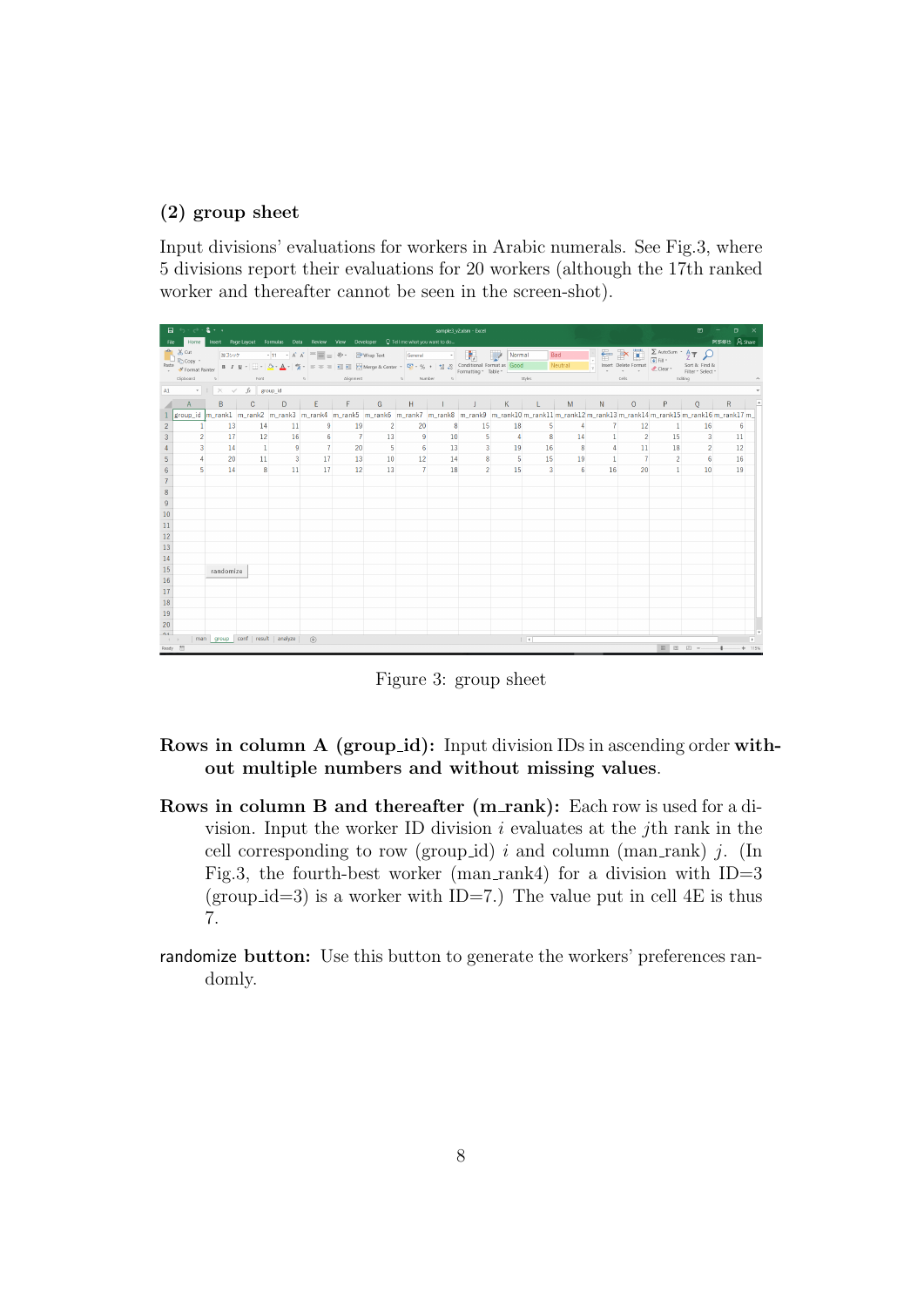#### **(3) conf sheet**

Input quotas of divisions in Arabic numerals. See Fig.4, where 5 divisions report 20 openings in total.

|                                                          | - 日 ら・お・4・。<br>sample3_v2.xlsm - Excel<br>Home Insert Page Layout Formulas Data Review View Developer Q Tell me what you want to do                                                                                            |                   |               |               |  |                                               |  |  |  |             |                        |  |                                                                                                                                                                                                                                                                                                                                                                                                                                       |       | $\mathbf{E}$ | $  \sigma$ $\times$ |                            |
|----------------------------------------------------------|--------------------------------------------------------------------------------------------------------------------------------------------------------------------------------------------------------------------------------|-------------------|---------------|---------------|--|-----------------------------------------------|--|--|--|-------------|------------------------|--|---------------------------------------------------------------------------------------------------------------------------------------------------------------------------------------------------------------------------------------------------------------------------------------------------------------------------------------------------------------------------------------------------------------------------------------|-------|--------------|---------------------|----------------------------|
| File                                                     |                                                                                                                                                                                                                                |                   |               |               |  |                                               |  |  |  |             |                        |  |                                                                                                                                                                                                                                                                                                                                                                                                                                       |       |              | 阿部修也 A Share        |                            |
|                                                          |                                                                                                                                                                                                                                |                   |               |               |  |                                               |  |  |  |             | Bad                    |  | $\begin{tabular}{ c c c c c c c } \hline \multicolumn{1}{ c }{\textbf{C}} & \multicolumn{1}{ c }{\textbf{C}} & \multicolumn{1}{ c }{\textbf{C}} & \multicolumn{1}{ c }{\textbf{A}} & \multicolumn{1}{ c }{\textbf{A}} & \multicolumn{1}{ c }{\textbf{A}} & \multicolumn{1}{ c }{\textbf{A}} & \multicolumn{1}{ c }{\textbf{A}} & \multicolumn{1}{ c }{\textbf{A}} & \multicolumn{1}{ c }{\textbf{A}} & \multicolumn{1}{ c }{\textbf{$ |       |              |                     |                            |
|                                                          |                                                                                                                                                                                                                                |                   |               |               |  |                                               |  |  |  |             | $\blacksquare$ Neutral |  |                                                                                                                                                                                                                                                                                                                                                                                                                                       |       |              |                     |                            |
|                                                          |                                                                                                                                                                                                                                |                   |               |               |  | Clipboard G Eont G Afgoment G Number G Styles |  |  |  |             |                        |  | $\mathsf{Cells}$                                                                                                                                                                                                                                                                                                                                                                                                                      |       | Editing      |                     | $\widehat{\phantom{a}}$    |
|                                                          | A1 $\cdots$ $\vdots$ $\times$ $\check{f}$ group_id                                                                                                                                                                             |                   |               |               |  |                                               |  |  |  |             |                        |  |                                                                                                                                                                                                                                                                                                                                                                                                                                       |       |              |                     |                            |
|                                                          | A                                                                                                                                                                                                                              | $B \qquad \qquad$ | $C \parallel$ | $D \parallel$ |  | $E$ $F$ $G$ $H$ $I$ $J$ $K$ $L$               |  |  |  |             |                        |  |                                                                                                                                                                                                                                                                                                                                                                                                                                       | M N N | 0            | P                   |                            |
|                                                          | group_id max                                                                                                                                                                                                                   |                   |               |               |  |                                               |  |  |  |             |                        |  |                                                                                                                                                                                                                                                                                                                                                                                                                                       |       |              |                     |                            |
| $\overline{c}$                                           |                                                                                                                                                                                                                                | 6                 |               |               |  |                                               |  |  |  |             |                        |  |                                                                                                                                                                                                                                                                                                                                                                                                                                       |       |              |                     |                            |
| 3                                                        | $\overline{2}$                                                                                                                                                                                                                 | 3                 |               |               |  |                                               |  |  |  |             |                        |  |                                                                                                                                                                                                                                                                                                                                                                                                                                       |       |              |                     |                            |
| 4                                                        | 3                                                                                                                                                                                                                              | 4                 |               |               |  |                                               |  |  |  |             |                        |  |                                                                                                                                                                                                                                                                                                                                                                                                                                       |       |              |                     |                            |
| 5                                                        | $\overline{4}$                                                                                                                                                                                                                 | 4                 |               |               |  |                                               |  |  |  |             |                        |  |                                                                                                                                                                                                                                                                                                                                                                                                                                       |       |              |                     |                            |
| 6                                                        | 5                                                                                                                                                                                                                              | 3                 |               |               |  |                                               |  |  |  |             |                        |  |                                                                                                                                                                                                                                                                                                                                                                                                                                       |       |              |                     |                            |
| $\overline{7}$                                           |                                                                                                                                                                                                                                |                   |               |               |  |                                               |  |  |  |             |                        |  |                                                                                                                                                                                                                                                                                                                                                                                                                                       |       |              |                     |                            |
| $\begin{array}{c c} 8 \\ \hline 9 \\ \hline \end{array}$ |                                                                                                                                                                                                                                |                   |               |               |  |                                               |  |  |  |             |                        |  |                                                                                                                                                                                                                                                                                                                                                                                                                                       |       |              |                     |                            |
|                                                          |                                                                                                                                                                                                                                |                   |               |               |  |                                               |  |  |  |             |                        |  |                                                                                                                                                                                                                                                                                                                                                                                                                                       |       |              |                     |                            |
| 10                                                       |                                                                                                                                                                                                                                |                   |               |               |  |                                               |  |  |  |             |                        |  |                                                                                                                                                                                                                                                                                                                                                                                                                                       |       |              |                     |                            |
| 11                                                       |                                                                                                                                                                                                                                |                   |               |               |  |                                               |  |  |  |             |                        |  |                                                                                                                                                                                                                                                                                                                                                                                                                                       |       |              |                     |                            |
| 12                                                       |                                                                                                                                                                                                                                |                   |               |               |  |                                               |  |  |  |             |                        |  |                                                                                                                                                                                                                                                                                                                                                                                                                                       |       |              |                     |                            |
| 13                                                       |                                                                                                                                                                                                                                |                   |               |               |  |                                               |  |  |  |             |                        |  |                                                                                                                                                                                                                                                                                                                                                                                                                                       |       |              |                     |                            |
| 14                                                       |                                                                                                                                                                                                                                |                   |               |               |  |                                               |  |  |  |             |                        |  |                                                                                                                                                                                                                                                                                                                                                                                                                                       |       |              |                     |                            |
| $\begin{array}{r} 15 \\ 16 \\ \hline 17 \end{array}$     |                                                                                                                                                                                                                                |                   |               |               |  |                                               |  |  |  |             |                        |  |                                                                                                                                                                                                                                                                                                                                                                                                                                       |       |              |                     |                            |
|                                                          |                                                                                                                                                                                                                                |                   |               |               |  |                                               |  |  |  |             |                        |  |                                                                                                                                                                                                                                                                                                                                                                                                                                       |       |              |                     |                            |
|                                                          |                                                                                                                                                                                                                                |                   |               |               |  |                                               |  |  |  |             |                        |  |                                                                                                                                                                                                                                                                                                                                                                                                                                       |       |              |                     |                            |
| 18                                                       |                                                                                                                                                                                                                                |                   |               |               |  |                                               |  |  |  |             |                        |  |                                                                                                                                                                                                                                                                                                                                                                                                                                       |       |              |                     |                            |
| Ready 8m                                                 | and the set of the set of the set of the set of the set of the set of the set of the set of the set of the set of the set of the set of the set of the set of the set of the set of the set of the set of the set of the set o |                   |               | $\bigoplus$   |  |                                               |  |  |  | $\pm$ $\pm$ |                        |  |                                                                                                                                                                                                                                                                                                                                                                                                                                       |       | ■ ■ ■ ■ --   |                     | $\mathbb{R}$ .<br>$+ 130%$ |

Figure 4: conf sheet

#### Rows in column A (group\_id): Input division IDs in ascending order with**out multiple numbers and without missing values**.

**Rows in column B (max):** Each row is used for a division. Input the quota of division *i* in the cell corresponding to "max" in row (group id). **The total sum of all quotas should coincide with the total number of workers**. In Fig.4, the quota of a division with ID=1 is 6. The value put in cell 2B is thus 6.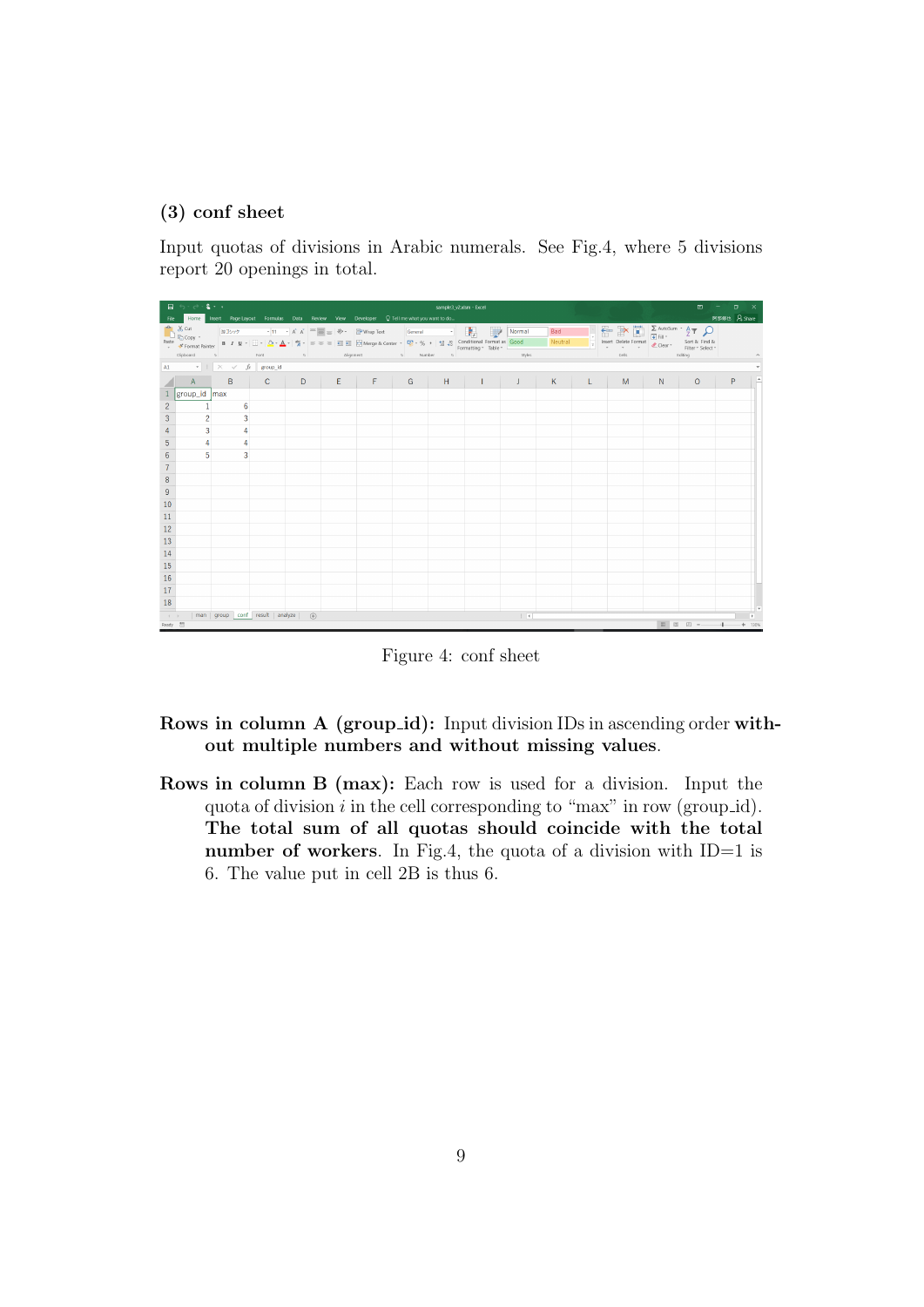#### **(4) result sheet**

The computation results are shown in the result sheet. The buttons in this sheet are used to run each computation. See Fig.5, which shows a matching of 20 workers to 5 divisions by rankings according to the workers' preferences and the divisions' evaluations.

|                          | 日ち・ごま・・<br>sample3 v2.xlsm - Excel<br>Home Insert Page Layout Formulas Data Review View Developer Q Tell me what you want to do<br>File: |                                                                                                                                                                                                                                                                                                                |                |             |                                                          |    |                |   |              |  |          |                 |   |                                                                                                                                                                                                                   |         | $\mathbf{E}$                 |                  | $\sigma$<br>$\mathsf{x}$ |
|--------------------------|------------------------------------------------------------------------------------------------------------------------------------------|----------------------------------------------------------------------------------------------------------------------------------------------------------------------------------------------------------------------------------------------------------------------------------------------------------------|----------------|-------------|----------------------------------------------------------|----|----------------|---|--------------|--|----------|-----------------|---|-------------------------------------------------------------------------------------------------------------------------------------------------------------------------------------------------------------------|---------|------------------------------|------------------|--------------------------|
|                          |                                                                                                                                          |                                                                                                                                                                                                                                                                                                                |                |             |                                                          |    |                |   |              |  |          |                 |   |                                                                                                                                                                                                                   |         |                              |                  | 阿部修也 A Share             |
|                          | <b>A</b> Cut                                                                                                                             | 游ゴシック                                                                                                                                                                                                                                                                                                          |                |             |                                                          |    |                |   |              |  | Normal   | Bad             |   | $\frac{1}{\sqrt{2}}$ $\frac{1}{\sqrt{2}}$ $\frac{1}{\sqrt{2}}$ $\frac{1}{\sqrt{2}}$ $\frac{1}{\sqrt{2}}$ $\frac{1}{\sqrt{2}}$ $\frac{1}{\sqrt{2}}$ $\frac{1}{\sqrt{2}}$ $\frac{1}{\sqrt{2}}$ $\frac{1}{\sqrt{2}}$ |         |                              |                  |                          |
|                          | En Copy *<br>Paste <b>State</b> Format Painter                                                                                           | <b>B</b> $I \perp \perp \Box$ $\cdot \parallel \Delta$ $\cdot \parallel \Delta$ $\cdot \parallel \Delta$ $\parallel$ $\equiv \equiv \equiv \parallel \Xi \parallel$ Merge & Center $\parallel \Box$ 96 $\parallel$ $\parallel$ $\parallel$ $\parallel$ $\parallel$ and [Conditional Format as $\parallel$ Good |                |             |                                                          |    |                |   |              |  |          | Neutral         | H | Insert Delete Format                                                                                                                                                                                              |         | Sort & Find &                |                  |                          |
|                          | Clipboard                                                                                                                                | s Font s Alignment s Number s                                                                                                                                                                                                                                                                                  |                |             |                                                          |    |                |   |              |  | Styles   |                 |   | and the cells and the cells of the cells                                                                                                                                                                          |         | Filter ~ Select ~<br>Editing |                  |                          |
| A1                       |                                                                                                                                          | $\cdot$ $\mid$ $\times$ $\checkmark$ $f_x$ man_id                                                                                                                                                                                                                                                              |                |             |                                                          |    |                |   |              |  |          |                 |   |                                                                                                                                                                                                                   |         |                              |                  |                          |
|                          |                                                                                                                                          |                                                                                                                                                                                                                                                                                                                |                |             |                                                          |    |                |   |              |  |          |                 |   |                                                                                                                                                                                                                   |         |                              |                  |                          |
|                          | A                                                                                                                                        | B                                                                                                                                                                                                                                                                                                              |                |             | $\begin{array}{c c c c c c c c c} E & E & G \end{array}$ |    |                | H |              |  |          |                 |   | $N = 1$                                                                                                                                                                                                           | $\circ$ | $P \Box$                     | $\circ$          | $R^{\sim}$               |
|                          |                                                                                                                                          | man_id resut_group_id last_rank(man)                                                                                                                                                                                                                                                                           |                |             | group_id last_rank(max                                   |    |                |   |              |  |          |                 |   |                                                                                                                                                                                                                   |         |                              |                  |                          |
| $\overline{\mathcal{L}}$ |                                                                                                                                          | $\overline{2}$                                                                                                                                                                                                                                                                                                 | $\overline{2}$ |             | $\mathbf{1}$                                             | 17 | 6              |   |              |  |          |                 |   |                                                                                                                                                                                                                   |         |                              |                  |                          |
| 3                        | $\overline{2}$                                                                                                                           | 3                                                                                                                                                                                                                                                                                                              | 1              |             | $\overline{2}$                                           | 13 | 3              |   | da (man)     |  |          | randomize man   |   |                                                                                                                                                                                                                   |         |                              |                  |                          |
|                          | 3                                                                                                                                        | $\overline{3}$                                                                                                                                                                                                                                                                                                 | $\mathbf{1}$   |             | $\overline{3}$                                           | 16 |                |   |              |  |          |                 |   |                                                                                                                                                                                                                   |         |                              |                  |                          |
| 5                        |                                                                                                                                          | $\overline{2}$                                                                                                                                                                                                                                                                                                 | $\overline{2}$ |             |                                                          | 11 | $\overline{4}$ |   | da (group)   |  |          | randomize group |   |                                                                                                                                                                                                                   |         |                              |                  |                          |
| 6                        | 5                                                                                                                                        |                                                                                                                                                                                                                                                                                                                | $\overline{2}$ |             | 5                                                        | 8  | $\overline{3}$ |   |              |  |          |                 |   |                                                                                                                                                                                                                   |         |                              |                  |                          |
|                          | 6                                                                                                                                        | 1                                                                                                                                                                                                                                                                                                              | $\mathbf{1}$   |             |                                                          |    |                |   | boston (man) |  |          |                 |   |                                                                                                                                                                                                                   |         |                              |                  |                          |
| 8                        | 7                                                                                                                                        | $\mathbf{1}$                                                                                                                                                                                                                                                                                                   | $\mathbf{1}$   |             |                                                          |    |                |   |              |  |          |                 |   |                                                                                                                                                                                                                   |         |                              |                  |                          |
| $\overline{9}$           | 8                                                                                                                                        | $\overline{2}$                                                                                                                                                                                                                                                                                                 | $\mathbf{1}$   |             |                                                          |    |                |   |              |  |          |                 |   |                                                                                                                                                                                                                   |         |                              |                  |                          |
| 10                       | 9                                                                                                                                        | 3                                                                                                                                                                                                                                                                                                              | $\overline{3}$ |             |                                                          |    |                |   |              |  |          | eval            |   |                                                                                                                                                                                                                   |         |                              |                  |                          |
| 11                       | 10                                                                                                                                       |                                                                                                                                                                                                                                                                                                                | $\overline{2}$ |             |                                                          |    |                |   |              |  |          |                 |   |                                                                                                                                                                                                                   |         |                              |                  |                          |
| 12                       | 11                                                                                                                                       |                                                                                                                                                                                                                                                                                                                |                |             |                                                          |    |                |   |              |  |          |                 |   |                                                                                                                                                                                                                   |         |                              |                  |                          |
| 13                       | 12                                                                                                                                       |                                                                                                                                                                                                                                                                                                                |                |             |                                                          |    |                |   |              |  |          |                 |   |                                                                                                                                                                                                                   |         |                              |                  |                          |
| 14                       | 13                                                                                                                                       |                                                                                                                                                                                                                                                                                                                |                |             |                                                          |    |                |   |              |  |          |                 |   |                                                                                                                                                                                                                   |         |                              |                  |                          |
| 15                       | 14                                                                                                                                       |                                                                                                                                                                                                                                                                                                                |                |             |                                                          |    |                |   |              |  |          |                 |   |                                                                                                                                                                                                                   |         |                              |                  |                          |
| 16                       | 15                                                                                                                                       |                                                                                                                                                                                                                                                                                                                | $\mathbf{1}$   |             |                                                          |    |                |   |              |  |          |                 |   |                                                                                                                                                                                                                   |         |                              |                  |                          |
| 17                       | 16                                                                                                                                       | $\overline{3}$                                                                                                                                                                                                                                                                                                 | $\overline{2}$ |             |                                                          |    |                |   |              |  |          |                 |   |                                                                                                                                                                                                                   |         |                              |                  |                          |
| 18                       | 17                                                                                                                                       | 5                                                                                                                                                                                                                                                                                                              | $\mathbf{1}$   |             |                                                          |    |                |   |              |  |          |                 |   |                                                                                                                                                                                                                   |         |                              |                  |                          |
| 19                       | 18                                                                                                                                       | 5                                                                                                                                                                                                                                                                                                              | $\overline{2}$ |             |                                                          |    |                |   |              |  |          |                 |   |                                                                                                                                                                                                                   |         |                              |                  |                          |
| 20                       | 19                                                                                                                                       |                                                                                                                                                                                                                                                                                                                | 1              |             |                                                          |    |                |   |              |  |          |                 |   |                                                                                                                                                                                                                   |         |                              |                  |                          |
| 01<br>$-4-1$             | 20 <sub>0</sub>                                                                                                                          | man   group   conf   result   analyze                                                                                                                                                                                                                                                                          |                | $\bigoplus$ |                                                          |    |                |   |              |  | $\pm$ 30 |                 |   |                                                                                                                                                                                                                   |         |                              |                  | $\mathbf{F}$             |
| Ready 85                 |                                                                                                                                          |                                                                                                                                                                                                                                                                                                                |                |             |                                                          |    |                |   |              |  |          |                 |   |                                                                                                                                                                                                                   |         |                              | ■ ■ ■ → ■ → 115% |                          |

Figure 5: result sheet

**Rows in column A (man\_id):** Worker IDs are shown in ascending order.

- **Rows in column B (result\_group\_id):** Each division matching each worker is shown with the ID.
- **Rows in column C (last\_rank (man)):** The rank of the division that matches a worker in his or her preference is shown for each worker. In Fig.5, worker 14 is matched with division 1, which is the 1st rank of his or her preference. The value put in cell 15C is thus 1.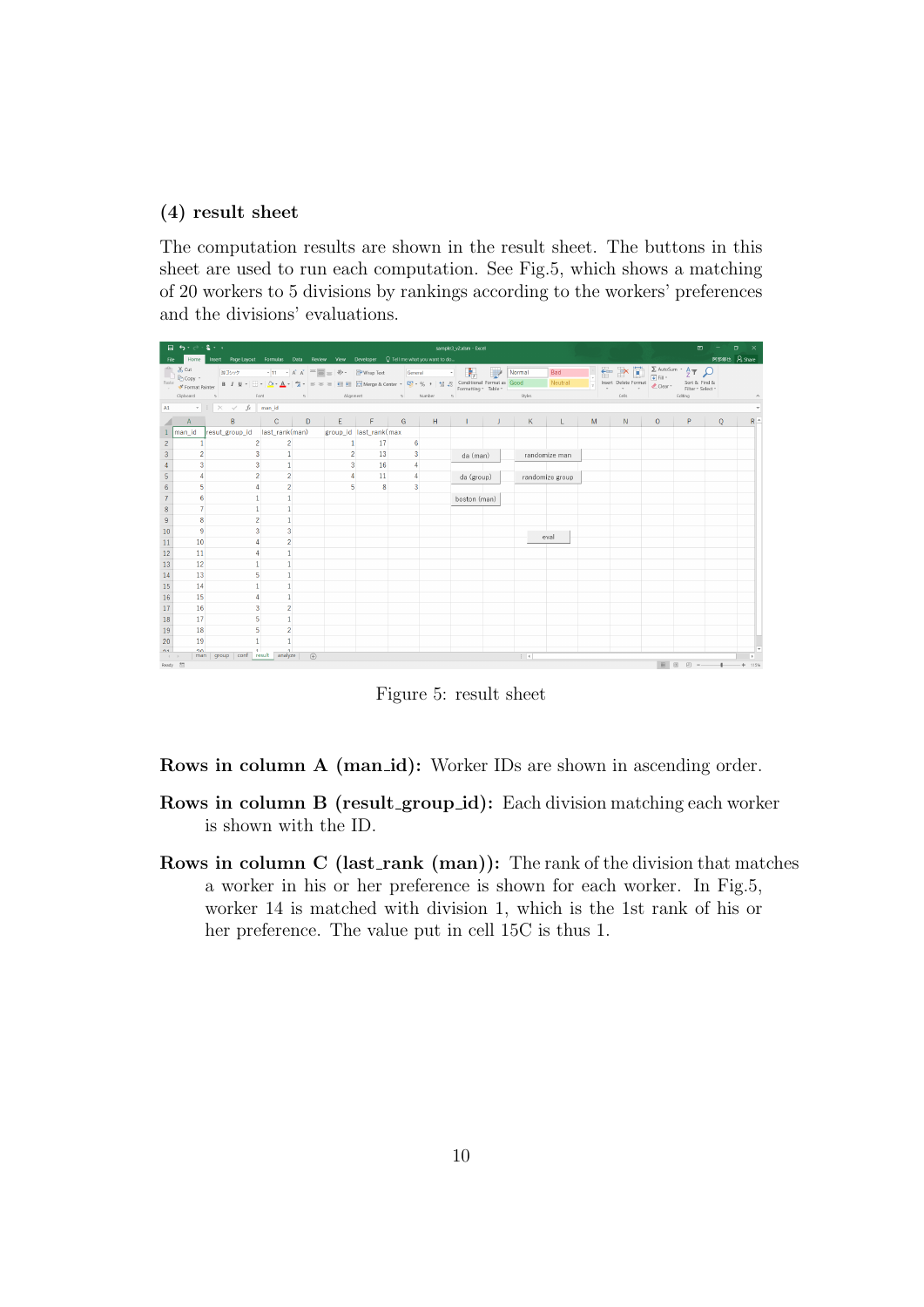**Rows in column E (group\_id):** Division IDs are shown in ascending order.

**Rows in column F (last\_rank (group)):** The lowest rank of worker among workers matched with a division according to the division's evaluation is given. As shown in the middle of Fig.5, division 3 with quota 4 is matched with the worker who is 16th rank in the evaluation of the division. In division 3, no worker is lower ranked in the evaluation. The value put in cell 4F is thus 16.

**Row in column G (max):** The quotas put in conf sheet are shown.

(**Caveat**) When the workers' preferences have missing values, an error message appears if worker-proposing algorithms are used, whereas the divisionproposing DA algorithms may generate a matching. In the latter case, **it should be an error message if last rank (man)=**0. The same thing applies to the worker-proposing algorithms when the divisions' evaluations have missing values.

- da (man)**button:** Press when worker-proposing DA algorithm is used.
- da (group) **button:** Press when division-proposing DA algorithm is used.
- boston (man) **button:** Press when worker-proposing Boston mechanism is used.
- randomize man **button:** The same function button that appears in the man sheet.
- randomize group **button:** The same function button that appears in the group sheet.
- eval **button:** Press when the efficiency of a matching shown in the result sheet is examined. The examination result is shown in another sheet (the analyze sheet).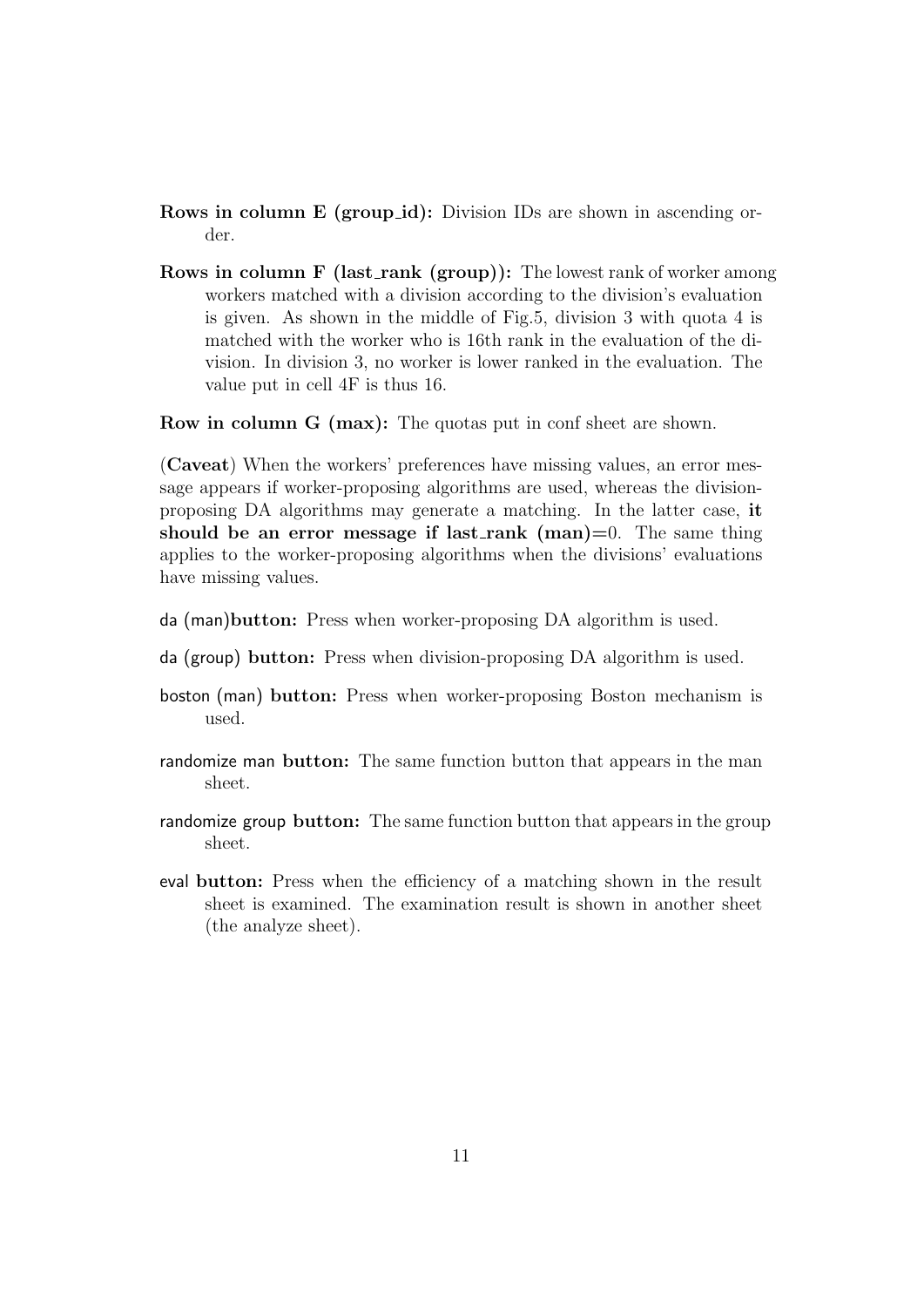#### **(5) analyze sheet**

Consider a situation where a pair of workers exchange their divisions assigned in a matching. If both workers are better off and both divisions are better off by that exchange, then the matching is not (Pareto) efficient. When you press eval button in the result sheet, *Excel for Two-Sided Matching* starts searching for those pairs examining every pair of workers. (It is not necessarily true that a matching is Pareto efficient, even when there is no pair of workers who are both better off and whose divisions are both better off by any exchange of their divisions assigned in the matching.) The examination result is shown in the analyze sheet.



Figure 6: analyze sheet

The analyze sheet shown in Fig.6 lists all pairs of workers who are both better off or whose divisions are both better off by exchange of their divisions assigned in a matching. The numbers colored in yellow indicate the increase in ranking of divisions reassigned to workers by that exchange, while the numbers colored in light blue indicate the increase in ranking of reassigned workers. If there are numbers colored in light green in the analyze sheet, then they indicate that the matching shown in the result sheet is not (Pareto) efficient. The observations of colored numbers are counted and shown in the upper-right part of the sheet.

For instance, In line 22 of Fig.6, workers 5 and 18 who are assigned to divisions 4 and 5, respectively, in a matching are both better off by 1 in ranking of divisions for both workers by exchange of their divisions, which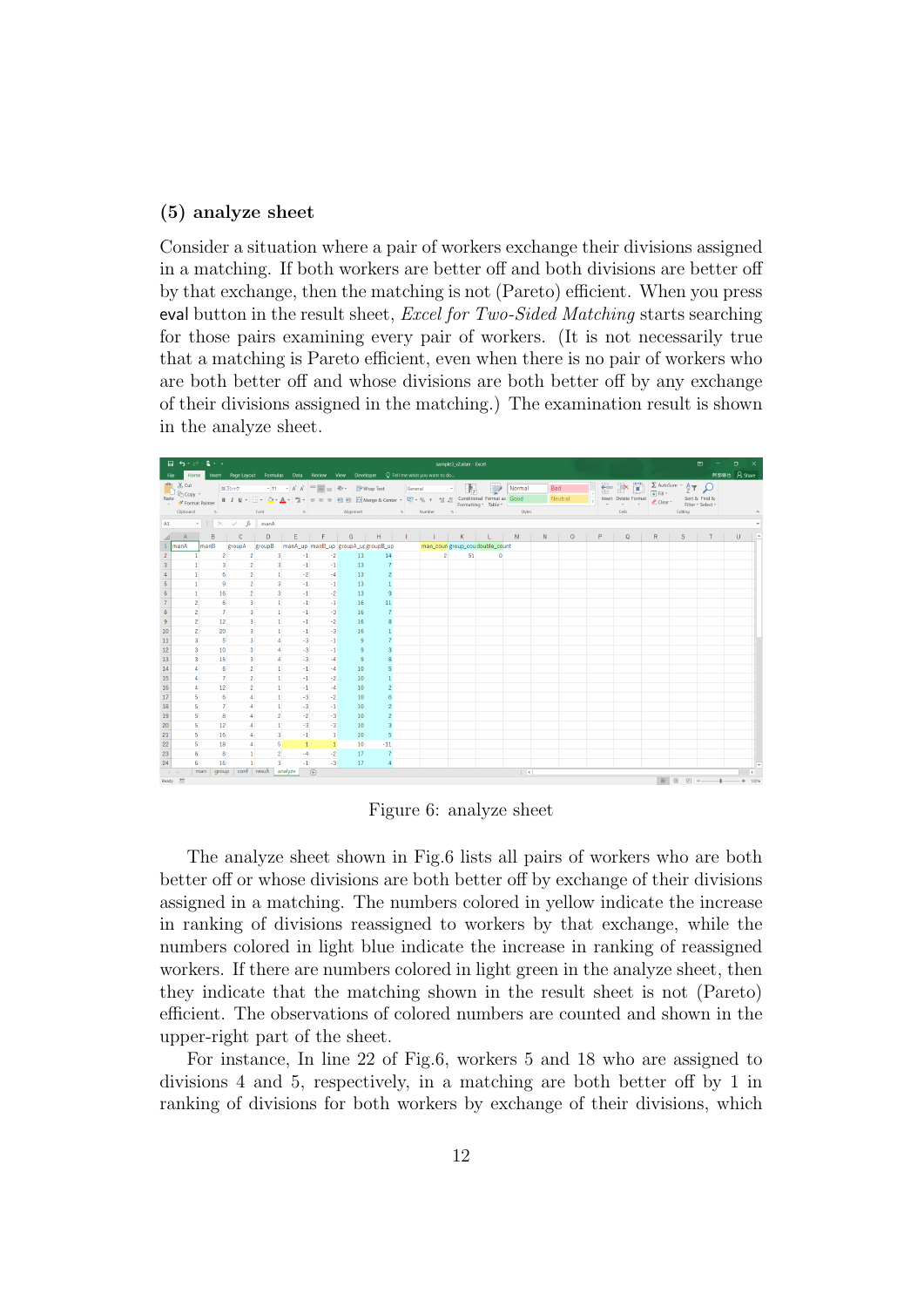is indicated by numbers colored in yellow. In the same matching, workers 5 and 16 who are assigned to divisions 4 and 3, respectively, as is seen in line 21. By exchange of their divisions, worker 5 is worse off and worker 16 are better off, but both divisions are better off by 10 and 5, respectively, which is indicated by numbers colored in light blue.

(**A Tips**) You can enter the data of actual assignment in the result sheet. Given workers' preferences over divisions, divisions' evaluations for workers, and the quotas in the man sheet, the group sheet, and the conf sheet, respectively, press eval button, without pressing da (man) button, da (group) button, and boston (man) button. Then, the efficiency of the actual assignment can be tested in the way described above.

### **3 Troubleshooting**

#### **3.1 Developer Ribbon Does Not Appear**

In the default, Microsoft Office Excel does not show the **Developer** ribbon. Complete the following procedure (in the case of Microsoft Office Excel 2016).

- 1. Click on the **File** ribbon.
- 2. Click on the **Option** ribbon.
- 3. Click on the **Customize Ribbons** in **Excel Options** window.
- 4. Confirm whether **Main Tab** appears in the **Customize Ribbons** field (Fig.7), and then look for **Developer** in the list of ribbons in **Main Tab**. Check the check box for **Developer**
- 5. Click on the **OK** button.
- 6. Close the **Excel's Option** window, and then the **Developer** button appears. If the button does not, then open the Excel file again.

#### **3.2 Error Messages Appear**

Confirm the following points, when error messages appear after pressing the buttons to run the program.

• Did you input data in Arabic numerals with single-byte characters in the VBA window, man sheet, group sheet, and conf sheet?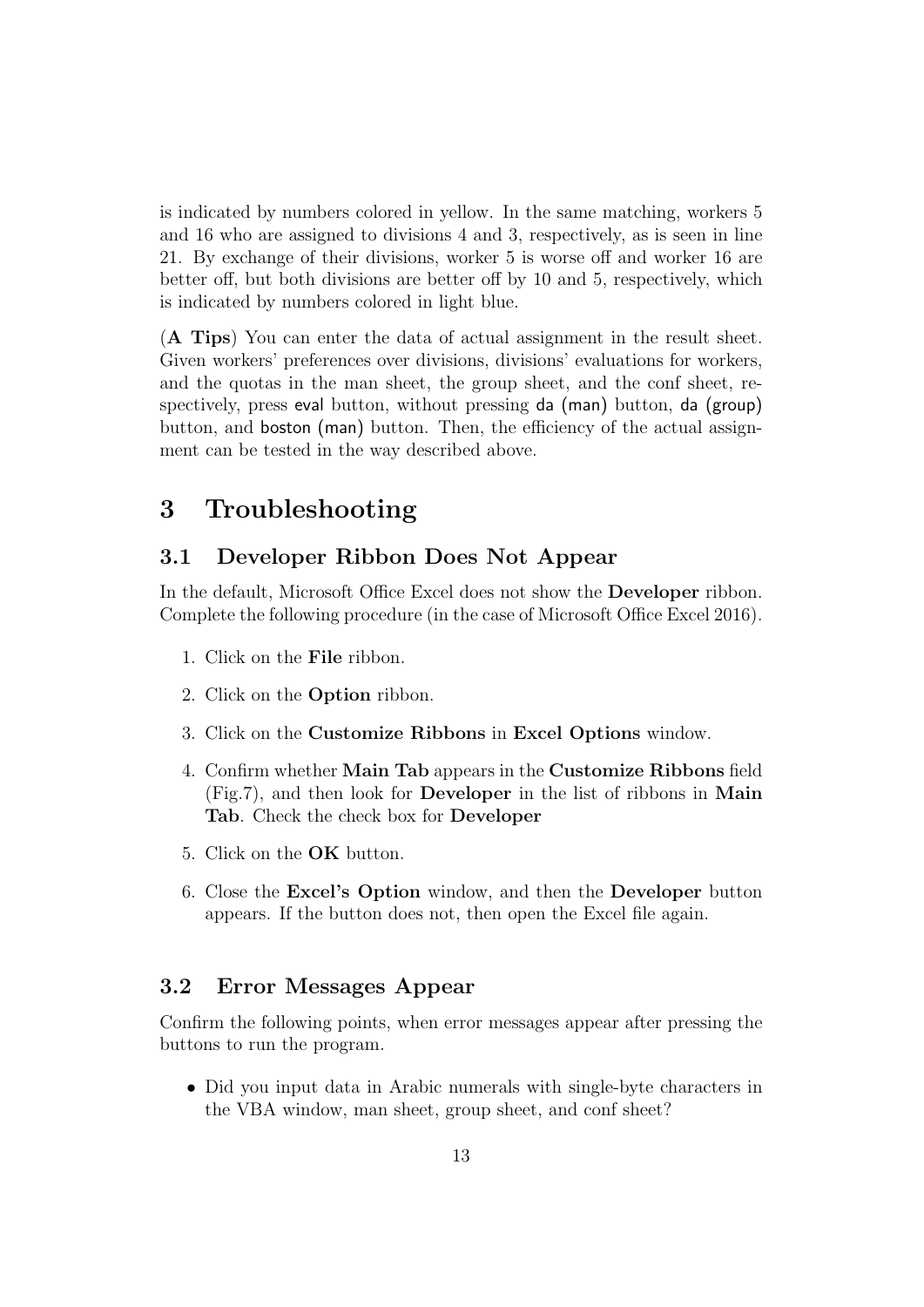

Figure 7: Screen-shot of Excel Options

- *•* Do the numbers of workers and divisions initially set in the VBA window coincide with those put in man sheet and group sheet?
- *•* Does the number of workers initially set in the VBA window coincide with the total sum of all quotas put in conf sheet?

### **3.3 No Error Message but Incorrect Matching**

Confirm the following points, when error messages appear but the software does not generate a correct matching after pressing the buttons to run the program.

- Did you open your Excel file in Protected View (Fig.8)? In that case, click on the **To Enable Editing** (or **Enable Content**) button to end Protected View.
- Does the total of all quotas coincide with the total number of workers?
- Are there any multiple numbers or missing values in man sheet, group sheet, or conf sheet?